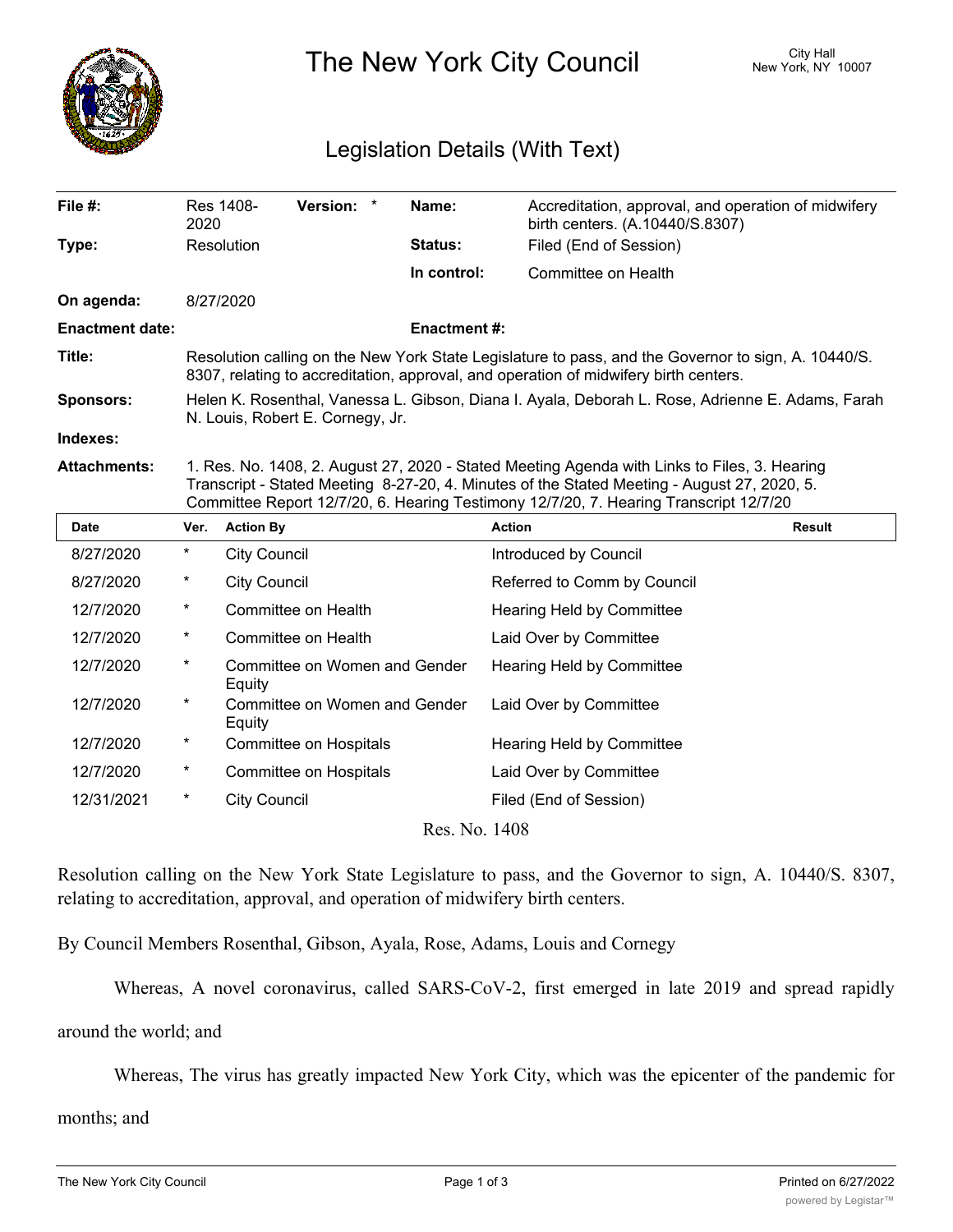Whereas, As of July 28, 2020, 220,907 residents of New York City had tested positive for the disease caused by SARS-CoV-2, called COVID-19, with over 56,000 hospitalized for treatment; and

Whereas, COVID-19 has disproportionately impacted New Yorkers who are Black, Latinx, and lower income; and

Whereas, New York City's hospital systems were stretched dangerously thin during the crisis, with hospitals concerned about access to equipment and resources; and

Whereas, Pregnant people and people giving birth during the pandemic are facing additional stress and barriers to care, along with the typical stress associated with childbirth; and

Whereas, According to the New York Times, people who gave birth during the peak of cases in the city in spring 2020 reported issues with being able to have their partners with them for the duration of their recovery, with being separated from their newborns if they test positive for COVID-19, and with other issues; and

Whereas, According to the American Association of Birth Centers, a birth center is a freestanding health care facility for childbirth where care is provided in the midwifery and wellness model, and is not a hospital; and

Whereas, In 2016, Public Health Law Article 28 was amended to promote midwifery birth centers (MCBs), and, almost four years later, there is not a single MBC licensed under Article 28; and

Whereas, According to the New York Times, as of 2018, New York State had only three free-standing birthing centers, whereas Texas had more than 70 centers and California had about 40; and

Whereas, To better address the needs of pregnant people and newborns during the pandemic, the State developed a COVID-19 Maternity Task Force; and

Whereas; The Task Force recommended the New York State Department of Health (NYSDOH) move to expedite the finalization of the licensure process for the establishment of midwifery led birthing centers in New